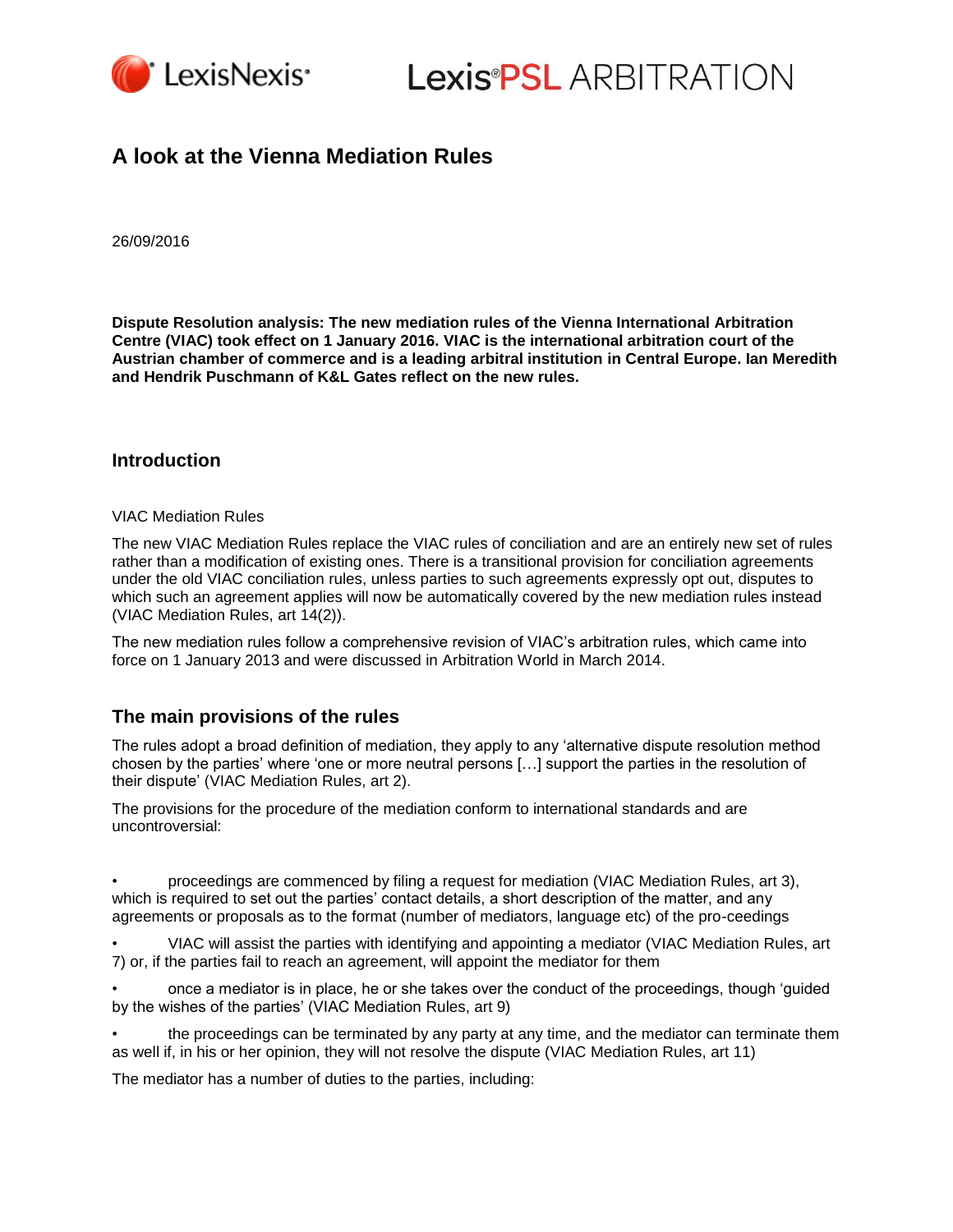

• full disclosure of any potential conflicts prior to his or her appointment (VIAC Mediation Rules, art 7(3))

- the duty to start his or her work promptly on being appointed (VIAC Mediation Rules, art 9(2))
- the duty to assist the parties in resolving their dispute (VIAC Mediation Rules, art 9(2))

• the duty to keep confidential any information received from one party vis-à-vis the other party or parties (VIAC Mediation Rules, art 9(6))—the rules moreover safeguard the confidential and privileged nature of the proceedings as a whole and any documents and information ex-changed in their course (VIAC Mediation Rules, arts 9(5) and (12))

In terms of fees and costs, VIAC charges a registration fee of €1,500 (VIAC Mediation Rules, art 4). VIAC will then also handle the advance on the mediation costs and administer the costs aspects of the mediation throughout (VIAC Mediation Rules, art 8). In so doing, VIAC charges an administrative fee by reference to the value in dispute amounting to half of the fee that would be payable for a VIAC arbitration. VIAC will waive its registration fee for any ensuing VIAC arbitration, if commenced before, during or immediately after the mediation, and will also deduct any administrative fees charged for the mediation from its arbitration handling fees.

The mediator's fees are set by the VIAC secretariat in consultation with the mediator and parties (VIAC Me-diation Rules, art 8(8)). A recent article by the deputy secretary-general of VIAC and a member of the work-ing group charged with drawing up the mediation rules indicates that the secretariat will consider hourly fees between €300 and €500 as adequate.

## **Comments**

With its old conciliation rules, in place since its foundation in 1975, VIAC was one of the first institutions to offer a 'one-stop shop' for both arbitration and alternative dispute resolution (ADR) proceedings. Since then, this has become a global trend. ADR—and mediation in particular—is an increasingly common step in the dispute resolution process. Parties to an arbitration agreement often prefer to attempt a conciliatory resolution of their dispute under the auspices of the same institution they have already chosen to administer any arbitration proceedings. Most of the major institutions—such as the International Court of Arbitration, the London Court of International Arbitration, the Hong Kong International Arbitration Centre, or the International Centre for Dispute Resolution—now have a set of mediation rules. This trend looks set to continue.

So VIAC's overhaul of its ADR framework is timely. The old conciliation rules had only changed minimally since coming into force. The new mediation rules are fully in line with current global best practices regarding mediation. They are fairly brief and light on detail, especially regarding procedure. They do not, for instance, set time limits or outline the required contents of any mediation statements or make any statements about settlement agreements, unlike some other sets of rules. Nor do they contain any provisions for challenging mediators. In light of the consensual nature of mediation proceedings (which any party can end at any time), this restraint is to be welcomed.

VIAC's mediation fees, moreover, are relatively modest. The fact that they can to some degree be set off against the fees in any subsequent VIAC arbitration is an innovative step. VIAC will also work towards keep-ing the mediator's fees at a reasonable level.

In line with its approach to arbitration, VIAC is likely to allow for maximum party autonomy in its administra-tion of the rules. It is, however, capable of refusing to administer proceedings that are 'incompatible' with the mediation rules (see VIAC Mediation Rules, art. 1(2)). It remains to be seen what exactly this means. VIAC has already indicated, however, that parties should be particularly careful when agreeing derogations from 'core administrative provisions' such as the scope of the rules (VIAC Mediation Rules, arts 1 and 14), the commencement and termination of proceedings (VIAC Mediation Rules, arts 3 and 11) and costs (VIAC Mediation Rules, arts 4 and 8). VIAC maintains facilities in Vienna where proceedings can take place. It is not, however, limited to administering mediations taking place there (or indeed within Austria). The secretariat has made it known that it is available to assist the parties beyond